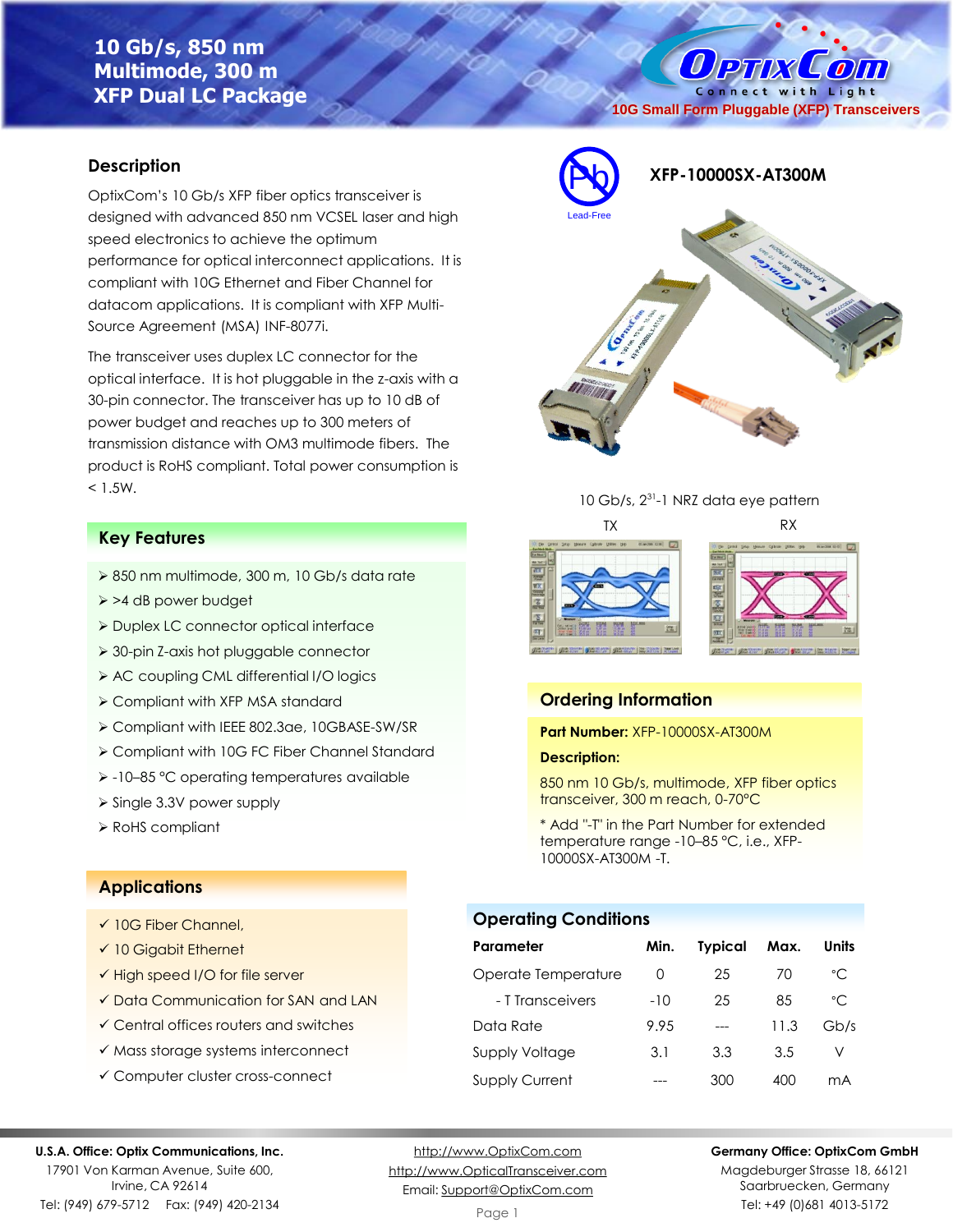

# **Absolute Maximum Ratings**

| Parameter                | Symbol                | Min.   | Max.       | <b>Units</b>   |
|--------------------------|-----------------------|--------|------------|----------------|
| Storage Temperature      | Tst                   | $-40$  | 85         | $^{\circ}$ C   |
| <b>Supply Voltage</b>    | <b>Vcc</b>            | $-0.5$ | 4.0        | V              |
| Input Voltage            | <b>V<sub>IN</sub></b> | $-0.5$ | <b>Vcc</b> | V              |
| <b>Operating Current</b> | lop                   | $---$  | 500        | m <sub>A</sub> |
| Output Current           | lo                    | ---    | 50         | mA             |

# **Transmitter Electro-Optical Characteristics**

| Parameter                                    | Symbol            | Min.     | <b>Typical</b> | Max.           | <b>Units</b> |
|----------------------------------------------|-------------------|----------|----------------|----------------|--------------|
| Differential Input Voltage <sup>1</sup>      | $\Delta$ Vi       | 0.2      | ---            | 0.8            | $\vee$       |
| Differential Input Impedance <sup>2</sup>    | Z                 | ---      | 100            |                | ohm          |
| Optical Output Power <sup>3</sup>            | $P_{\rm O}$       | $-7$     | ---            | $-1$           | dBm          |
| <b>Optical Modulation Amplitude</b><br>(OMA) | P <sub>o</sub>    | $-2.8$   |                |                | dBm          |
| Transmitter & Dispersion Penalty             | <b>TDP</b>        | ---      | ---            | 3.9            | dB           |
| Optical Wavelength                           | $\lambda_{\rm O}$ | 840      | 850            | 860            | nm           |
| <b>Extinction Ratio</b>                      | ET                | 3        | ---            | $---$          | dB           |
| Spectral Width (rms)                         | $\Delta\lambda$   | ---      | ---            | 0.45           | nm           |
| Relative Intensity Noise                     | <b>RIN</b>        | ---      |                | $-128$         | dB/Hz        |
| <b>TX Disable Asserted</b>                   | POFF              | ---      |                | $-30$          | dBm          |
| TX Disable Voltage - High                    | <b>VDH</b>        | 2.4      | ---            | Vcc            | V            |
| TX Disable Voltage - Low                     | V <sub>DL</sub>   | $\Omega$ |                | 0.5            | $\vee$       |
| <b>TX Disable Assert Time</b>                | Tass              | ---      | ---            | 10             | <b>LLS</b>   |
| <b>TX Disable Deassert Time</b>              | Tdisass           | ---      | ---            | $\overline{2}$ | ms           |
| Time to Initialize                           | Tini              | ---      | ---            | 300            | ms           |
| TX Fault from Fault to Assertion             | Tfault            | ---      |                | 100            | $\mu$ S      |
| TX Disable Time to Start Reset               | Treset            | 10       |                |                | μS           |

Notes:

1. Module is designed for AC coupling. DC voltage will be filtered by internal capacitors.

- 2. Single ended will be 50 ohm for each signal line.
- 3. Output of coupling optical power into 50/125 µm MMF.
- 4. Refer to OptixCom "XFP Design Reference Guide" or IEEE 802.3ae for more design details.

**Class 1 Laser Product Complies with 21 CFR 1040.10 and 1040.11**







**U.S.A. Office: Optix Communications, Inc.** 17901 Von Karman Avenue, Suite 600, Irvine, CA 92614 Tel: (949) 679-5712 Fax: (949) 420-2134

[http://www.OptixCom.com](http://www.optixcom.com/) [http://www.OpticalTransceiver.com](http://www.optoictech.com/) Email: [Support@OptixCom.com](mailto:Support@optoICtech.com)

**Germany Office: OptixCom GmbH** Magdeburger Strasse 18, 66121 Saarbruecken, Germany Tel: +49 (0)681 4013-5172